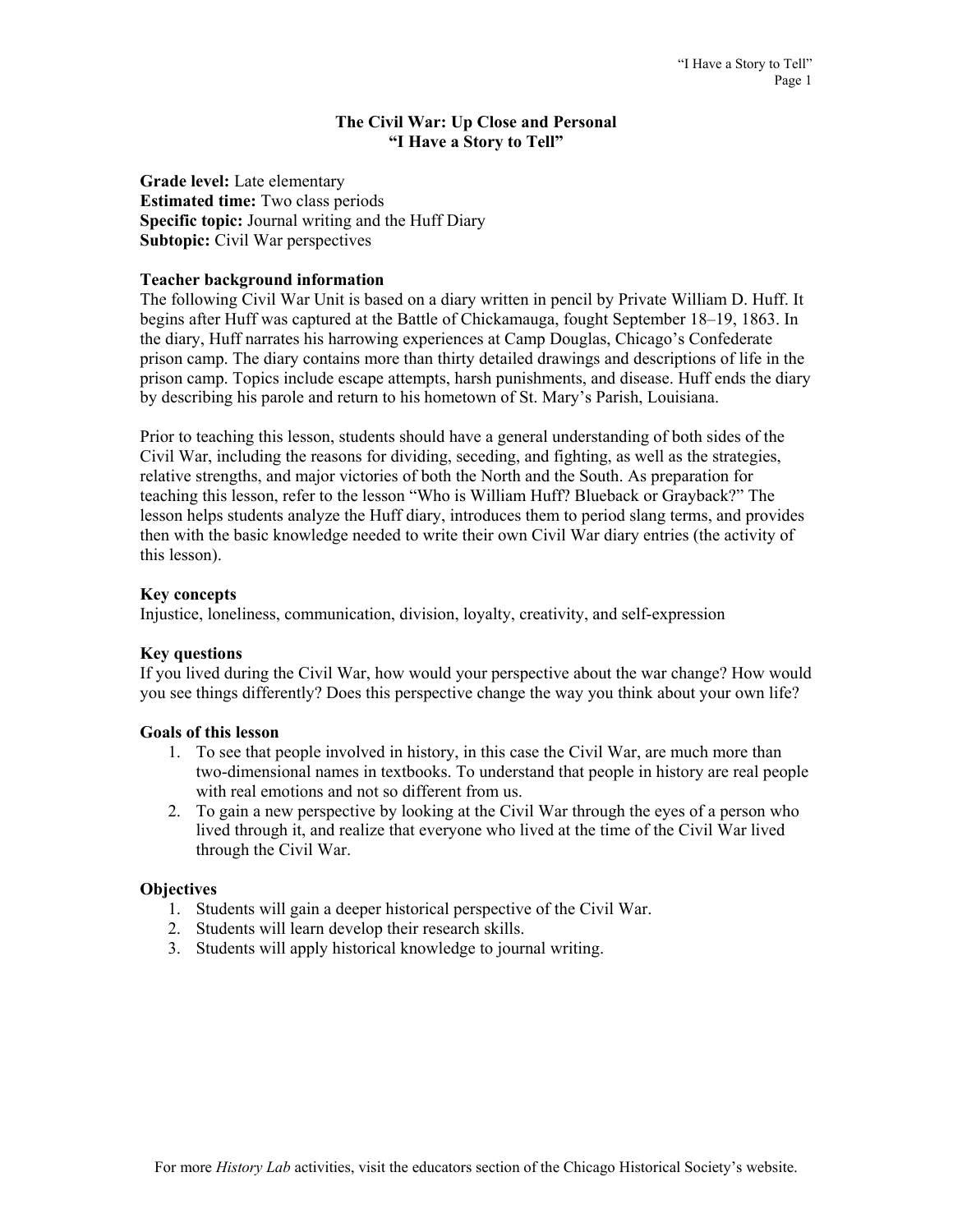## **Materials**

Master copies of the Civil War character cards are provided.

- 1. Civil War character cards (one card per student)
- 2. Examples of Civil War diaries for students needing additional guidance (see the "Recommended Resources" of this lesson)
- 3. Books on the Civil War for student research
- 4. Paper and pens or pencils

### **Procedures**

- 1. During this lesson (and the lesson "Look out my Window. What do you see?"), students should work independently until the unit is completed.
- 2. Distribute a Civil War character card to each student. Instruct students that they will each be writing a diary entry from the perspective of their assigned Civil War identity. Instruct them to write in a style similar to Huff.
- 3. Explain to students that an exceptional diary will include slang, drawings (see the lesson "Look out my Window. What do you see?"), personal thoughts and feelings, and historical research.
- 4. Remind students to be creative. When writing their diary entries, they should use their imaginations to combine details from their factual research with creative elements. Their goals should be to complete original work that is convincing to the reader.
- 5. Allow students time to do their initial research. If there are no available research materials in the classroom, schedule time at a library or in the computer lab.
- 6. Allow students time to create their diary entries.
- 7. Once completed, have students read their diary entries aloud. Ask the rest of the class to guess the presenters' general identities.

### **Suggestions for student assessment**

The diary should be judged similar to other writing samples and should meet the following standards: appropriate (meets assigned) length, correct spelling and punctuation, knowledge of research, and understanding of the material. Complete entries should also include slang terms and at least one illustration (see the lesson "Look out my window. What do you see?" for an in-depth illustration activity). You may want to create a rubric and share it with the class when explaining the assignment.

### **Recommended resources**

Beatty, Patricia. *Charley Skedaddle.* New York: Troll, 2002.

— — —. *Jayhawker.* New York: Beach Tree, 1991.

Collier, James Lincoln and Christopher Collier. *With Every Drop of Blood.* New York: Delacourte Press, 1994.

Hunt, Irene. *Across Five Aprils.* New York, NY: Berkley Jam Books, 2002.

Murphy, Jim. *The Boy's War: Confederate and Union soldiers talk about the Civil War.*  New York: Clarion Books, 1990.

Reeder, Carolyn. *Shades of Gray.* New York: Aladdin Paperbacks, 1999.

Examples of Civil War diaries entries can be found at www.civilwarletters.com.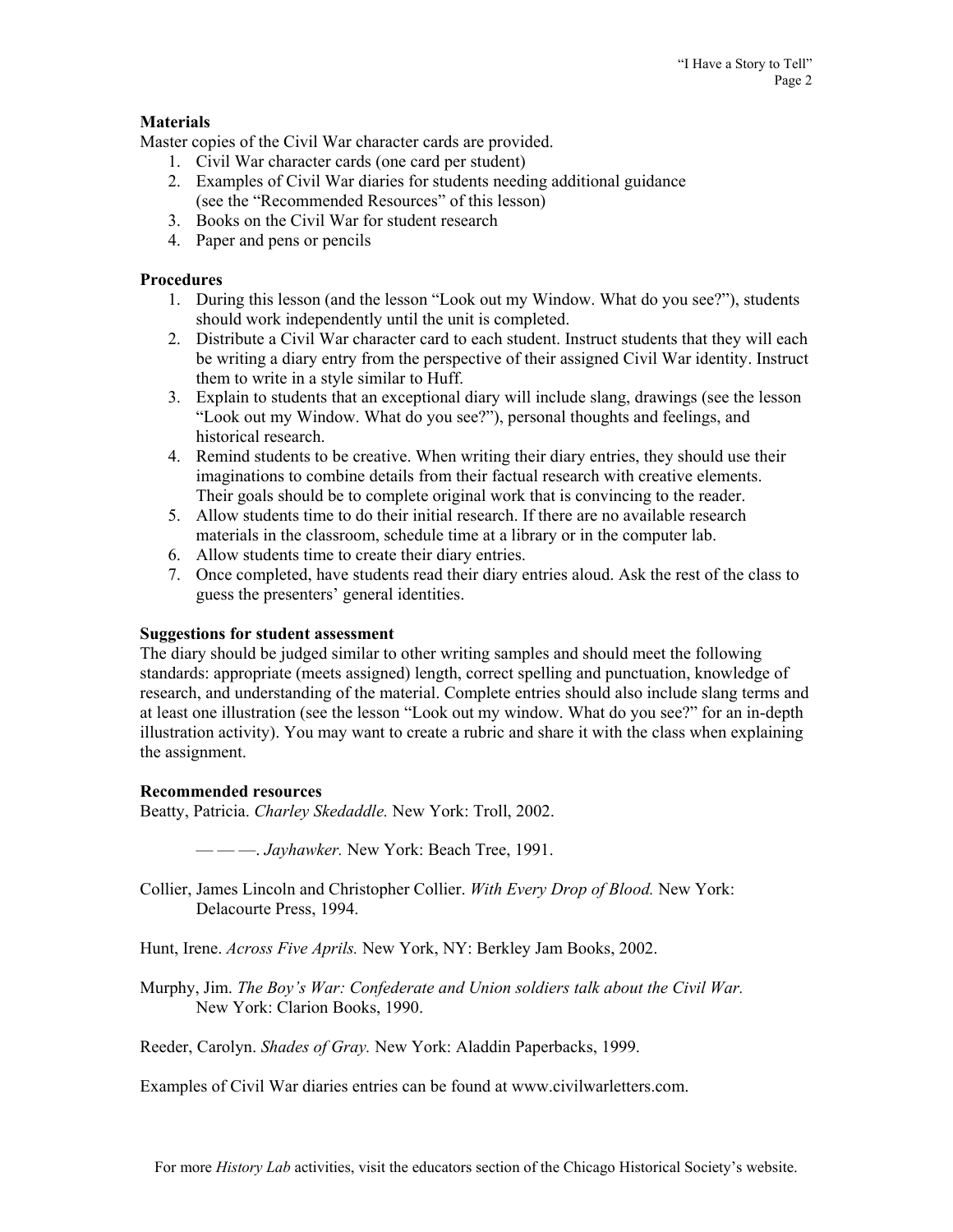### **Extension activities**

- 1. Write a script from a diary and present it in a Reader's Theatre.
- 2. Write a piece of historical fiction based on a diary.

#### **This lesson fulfills the following Illinois Learning Standards:**

#### **English Language Arts**

State Goal 3: Write to communicate for a variety of purposes. State Goal 5: Use the language arts to acquire, assess, and communicate information.

### **Social Science**

State Goal 14: Understand political systems, with an emphasis on the United States. State Goal16: Understand events, trends, individuals, and movements shaping the history of

Illinois, the United States, and other nations.

State Goal 18: Understand social systems, with an emphasis on the United States.

### *History Lab* **is made possible through a generous grant from the Polk Bros. Foundation.**

These materials were researched and written by Elizabeth Nessner. Images used in this lesson are from the Chicago Historical Society's collection. *History Lab* coordinated by Heidi Moisan of the Chicago Historical Society. The Chicago Historical Society gratefully acknowledges the Chicago Park District's generous support of all of the Historical Society's activities.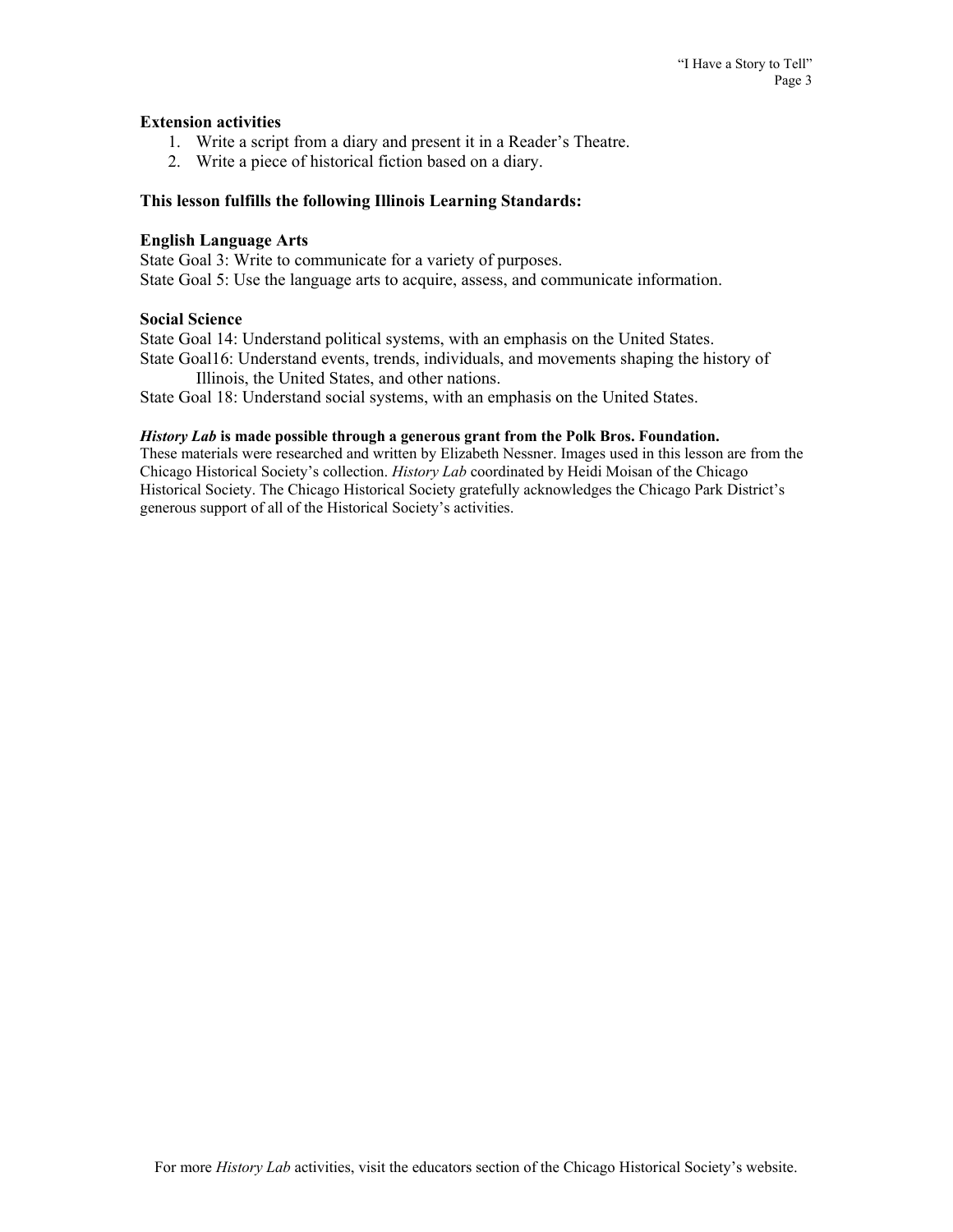Name (s) Executive Security Assembly Date  $\Box$ 

## **CIVIL WAR CHARACTER CARDS**

## PROFILE 1

Male, 21 years old. You volunteered to become a Union soldier. Before the war you worked on your family farm in Iowa.

## PROFILE 3

Female, 58 years old. You live in Chicago, Illinois. You have two sons both of whom are serving in the Union Army.

## PROFILE 5

Female, 11 years old. You live in Massachusetts. Your father is serving in the Union army.

### PROFILE 7

Female, 26 years old. You live in Ohio. Your husband was killed in battle fighting for the Union.

## PROFILE 9

Male, 21 years old. You serve in the Union army. You miss your fiancée who is waiting for you at home in New York.

✄

## PROFILE 2

Male, 34 years old. You are originally from St. Louis, Missouri. You are a wounded Union soldier at a feild hospital.

## PROFILE 4

Male, 44 years old. You are a Union general from Pennsylvania. You have a wife and two children at home.

#### PROFILE 6

Male, 16 years old. You are from New York. Your father and brother are serving in the Union army. While they are gone, you are the man of the house.

#### PROFILE 8

Male, 26 years old. You are a Confederate soldier from Alabama but are currently being held in a Union prisoner-of-war camp.

### PROFILE 10

Male, 26 years old. You are a slave from Mississippi and are working as a personal servant for your owner who is fighting in the Confederate army.

THE CIVIL WAR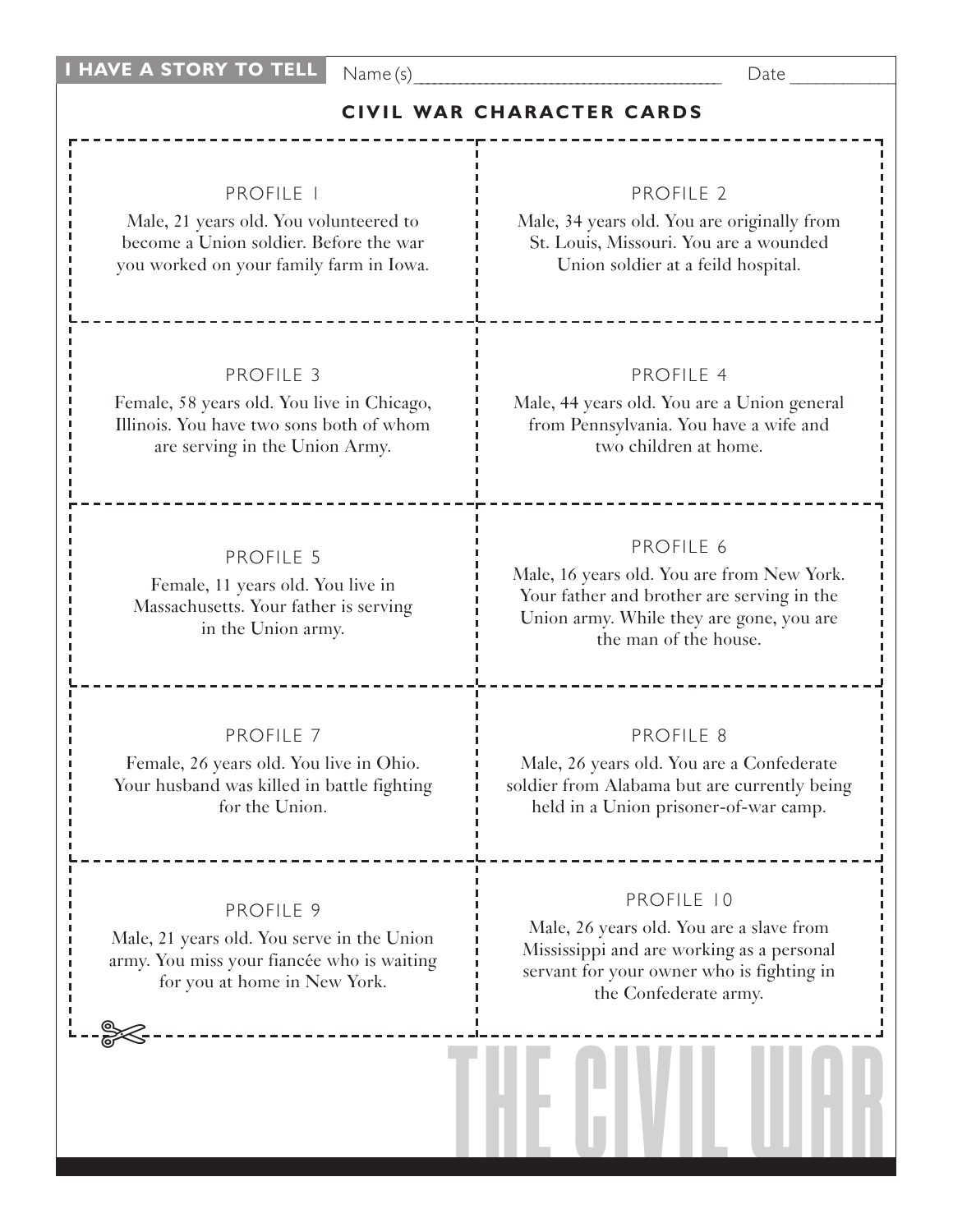Name (s) Executive Security Assembly Date  $\Box$ 

# **CIVIL WAR CHARACTER CARDS**

## PROFILE 11

Male, 28 years old. You serve in the Confederate army. You miss your wife of five years. She is your childhood sweetheart and waits for you at home in North Carolina.

## PROFILE 13

Male, 32 years old. You are from Pennsylvania and are a Union soldier held prisoner in a Confederate prison camp.

### PROFILE 15

Female, 16 years old. You live in Mississippi. Your brother has just volunteered for the Confederate army.

PROFILE 17 Male, 51 years old. You are a general of the Confederate infantry.

### PROFILE 19

Female, 22 years old. You are an African American living in the South. You are serving as a Union spy and working in the home of a Confederate general.

✄

# PROFILE 12

Female, 20 years old. You are a slave who lives and works on a large Virginia plantation. Your owner is fighting for the Confederacy.

## PROFILE 14

Male, 43 years old. You are originally from Louisiana. You work as a cook in a Confederate prison camp.

## PROFILE 16

Male, 19 years old. You work as a slave in Jefferson Davis's home in Mississippi.

#### PROFILE 18

Female, 28 years old. Your husband is in the Confederate army. While he is gone, you are running your family plantation in South Carolina.

## PROFILE 20

Male, 36 years old. You are a Union soldier from New Jersey living in a prison camp in the South.

THE CIVIL WAR